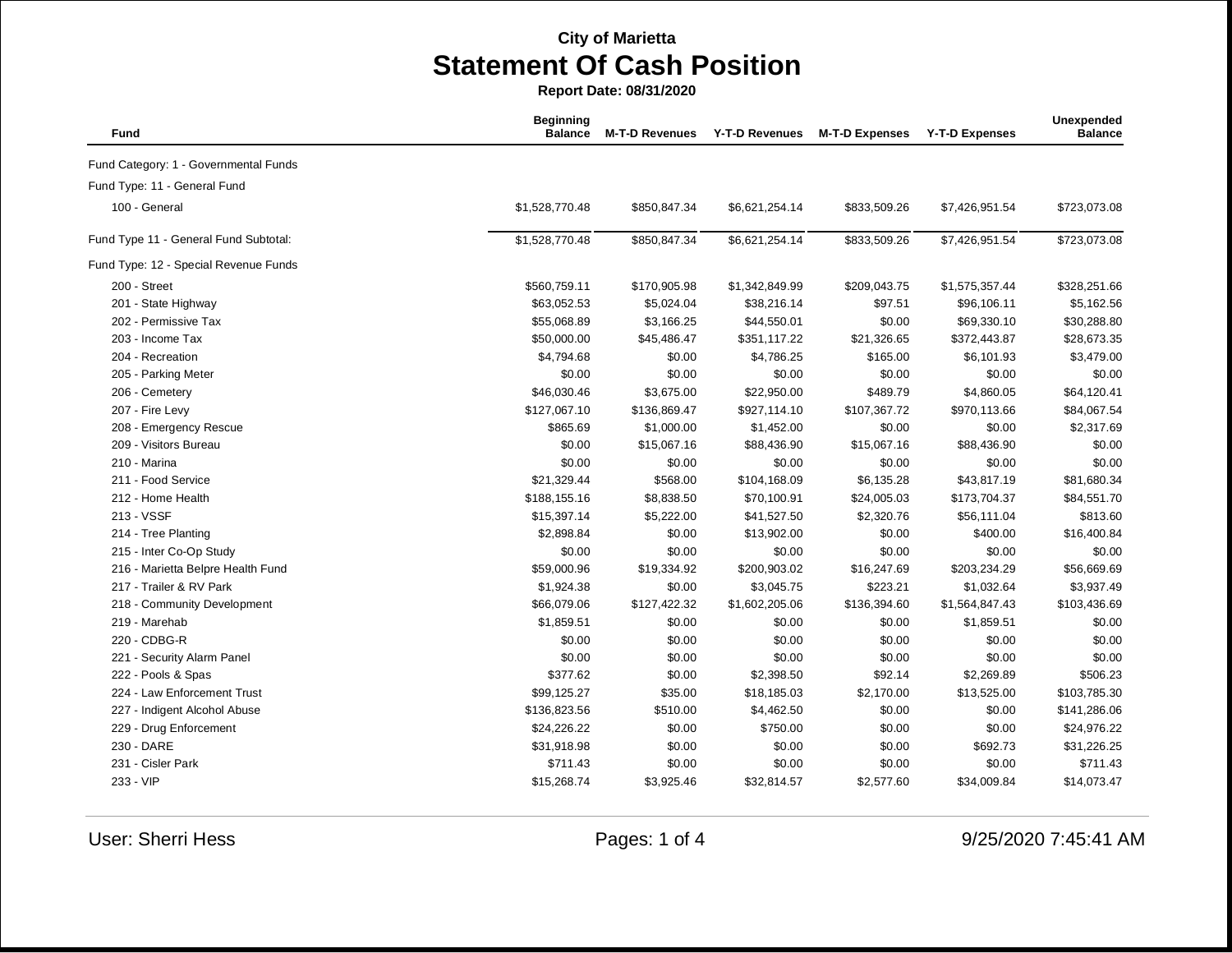**Report Date: 08/31/2020**

| <b>Fund</b>                                    | <b>Beginning</b><br><b>Balance</b> | <b>M-T-D Revenues</b> | Y-T-D Revenues | <b>M-T-D Expenses</b> | <b>Y-T-D Expenses</b> | Unexpended<br><b>Balance</b> |
|------------------------------------------------|------------------------------------|-----------------------|----------------|-----------------------|-----------------------|------------------------------|
| 236 - FEMA                                     | \$0.00                             | \$0.00                | \$0.00         | \$0.00                | \$0.00                | \$0.00                       |
| 239 - Court Computer                           | \$279,369.19                       | \$2,484.53            | \$25,397.76    | \$3,388.93            | \$126,616.96          | \$178,149.99                 |
| 240 - Court Capital                            | \$310,551.55                       | \$10,562.67           | \$91,369.58    | \$1,802.81            | \$70,116.98           | \$331,804.15                 |
| 241 - Utility Line Relocation                  | \$7,571.24                         | \$0.00                | \$0.00         | \$0.00                | \$0.00                | \$7,571.24                   |
| 243 - Domestic Violence                        | \$22,526.97                        | \$0.00                | \$34,429.26    | \$3,484.88            | \$30,522.55           | \$26,433.68                  |
| 246 - Traffic Signals                          | \$0.00                             | \$0.00                | \$0.00         | \$0.00                | \$0.00                | \$0.00                       |
| 249 - Community Corrections                    | \$183.30                           | \$0.00                | \$148,440.00   | \$14,112.72           | \$135,357.81          | \$13,265.49                  |
| 250 - Marietta Harbor                          | \$737.95                           | \$0.00                | \$0.00         | \$0.00                | \$0.00                | \$737.95                     |
| 256 - Lazy River                               | \$0.00                             | \$0.00                | \$0.00         | \$0.00                | \$0.00                | \$0.00                       |
| 257 - Gutberlet Armory                         | \$0.00                             | \$0.00                | \$0.00         | \$0.00                | \$0.00                | \$0.00                       |
| 258 - Police Training                          | \$23,004.89                        | \$0.00                | \$0.00         | \$0.00                | \$0.00                | \$23,004.89                  |
| 259 - Home Sewage                              | \$0.00                             | \$0.00                | \$2,999.00     | \$84.99               | \$246.43              | \$2,752.57                   |
| 260 - Utility Conservation                     | \$9,882.10                         | \$0.00                | \$0.00         | \$0.00                | \$0.00                | \$9,882.10                   |
| 261 - Employee Payroll Reserve                 | \$0.00                             | \$0.00                | \$0.00         | \$0.00                | \$0.00                | \$0.00                       |
| 262 - Local Indigent Drivers                   | \$71,832.45                        | \$953.22              | \$10,611.24    | \$1,639.75            | \$14,850.24           | \$67,593.45                  |
| 263 - Recovery-JAG                             | \$0.00                             | \$0.00                | \$0.00         | \$0.00                | \$0.00                | \$0.00                       |
| 264 - Neighborhood Stabilization               | \$0.00                             | \$0.00                | \$0.00         | \$0.00                | \$0.00                | \$0.00                       |
| 265 - Court Security Fund                      | \$2,078.00                         | \$900.00              | \$7,054.08     | \$0.00                | \$0.00                | \$9,132.08                   |
| 266 - Court Probation Services                 | \$75,738.43                        | \$12,015.76           | \$102,376.38   | \$18,946.51           | \$141,091.68          | \$37,023.13                  |
| 267 - Court Prob Impr & Incentive              | \$37,185.80                        | \$0.00                | \$209,633.50   | \$14,423.16           | \$138,285.77          | \$108,533.53                 |
| 268 - Integrated Case Mgt Fund                 | \$0.00                             | \$0.00                | \$0.00         | \$0.00                | \$0.00                | \$0.00                       |
| 269 - Parking Lot Fund                         | \$282,189.92                       | \$3,745.00            | \$49,055.00    | \$2,621.84            | \$18,060.48           | \$313,184.44                 |
| 270 - Mtta Comm Center at The Armory           | \$17,180.62                        | \$0.00                | \$22,408.18    | \$785.23              | \$25,019.25           | \$14,569.55                  |
| 271 - Gold Star Park Fund                      | \$7,786.33                         | \$0.00                | \$262.50       | \$3,062.00            | \$3,786.92            | \$4,261.91                   |
| 272 - Start Westward Monument Fund             | \$0.00                             | \$0.00                | \$0.00         | \$0.00                | \$0.00                | \$0.00                       |
| 273 - COVID-19 Health                          | \$0.00                             | \$9,483.45            | \$19,483.45    | \$3,715.08            | \$6,468.42            | \$13,015.03                  |
| 274 - Mtta Coronavirus Relief Dist Fun         | \$0.00                             | \$0.00                | \$261,537.47   | \$0.00                | \$0.00                | \$261,537.47                 |
| 275 - Contact Tracing Fund                     | \$0.00                             | \$0.00                | \$5,000.00     | \$1,865.50            | \$5,547.11            | (\$547.11)                   |
| 276 - Marietta CDBG COVID-19                   | \$0.00                             | \$0.00                | \$0.00         | \$0.00                | \$0.00                | \$0.00                       |
| Fund Type 12 - Special Revenue Funds Subtotal: | \$2,720,553.51                     | \$587,195.20          | \$5,905,992.94 | \$613,657.29          | \$5,994,224.59        | \$2,632,321.86               |
| Fund Type: 13 - Debt Service Funds             |                                    |                       |                |                       |                       |                              |
| 300 - Bond & Note                              | \$1.53                             | \$0.00                | \$203,406.80   | \$0.00                | \$36,929.00           | \$166,479.33                 |
| Fund Type 13 - Debt Service Funds Subtotal:    | \$1.53                             | \$0.00                | \$203,406.80   | \$0.00                | \$36,929.00           | \$166,479.33                 |
| Fund Type: 14 - Capitol Project Funds          |                                    |                       |                |                       |                       |                              |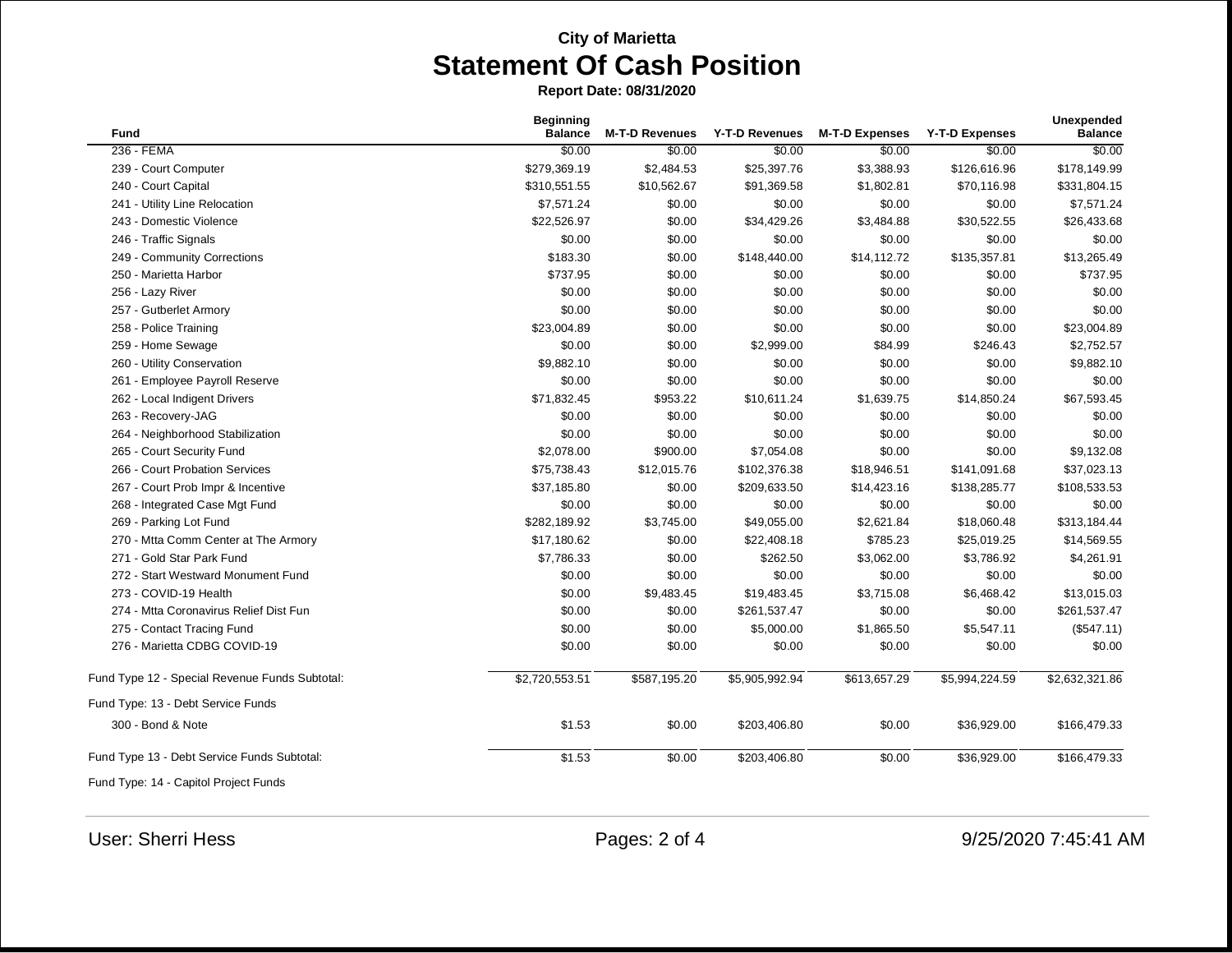**Report Date: 08/31/2020**

| <b>Beginning</b> |                                                                                  |                                                                    |                                                                       |                                                                    | <b>Unexpended</b>                                                                     |
|------------------|----------------------------------------------------------------------------------|--------------------------------------------------------------------|-----------------------------------------------------------------------|--------------------------------------------------------------------|---------------------------------------------------------------------------------------|
|                  |                                                                                  |                                                                    |                                                                       |                                                                    | <b>Balance</b>                                                                        |
|                  |                                                                                  |                                                                    |                                                                       |                                                                    | \$161,333.16                                                                          |
|                  |                                                                                  |                                                                    |                                                                       |                                                                    | \$0.00                                                                                |
|                  |                                                                                  |                                                                    |                                                                       |                                                                    | \$0.00                                                                                |
|                  |                                                                                  |                                                                    |                                                                       |                                                                    | \$3,639.00                                                                            |
| \$0.00           | \$0.00                                                                           | \$0.00                                                             | \$0.00                                                                | \$0.00                                                             | \$0.00                                                                                |
|                  | \$0.00                                                                           | \$220,046.04                                                       | \$0.00                                                                |                                                                    | \$370,481.08                                                                          |
| \$0.00           | \$0.00                                                                           | \$0.00                                                             | \$0.00                                                                | \$0.00                                                             | \$0.00                                                                                |
| \$0.00           | \$0.00                                                                           | \$0.00                                                             | \$0.00                                                                | \$0.00                                                             | \$0.00                                                                                |
| \$0.00           | \$0.00                                                                           | \$62,241.59                                                        | \$0.00                                                                | \$62,241.59                                                        | \$0.00                                                                                |
| \$0.00           | \$60,657.76                                                                      | \$293,860.52                                                       | \$60,657.76                                                           | \$293,860.52                                                       | \$0.00                                                                                |
| \$5,261.00       | \$0.00                                                                           | \$0.00                                                             | \$0.00                                                                | \$5,261.00                                                         | \$0.00                                                                                |
| \$584,797.10     | \$53,360.16                                                                      | \$350,977.42                                                       | \$168,671.44                                                          | \$327,390.59                                                       | \$608,383.93                                                                          |
| \$48,674.61      | \$26,680.08                                                                      | \$175,488.71                                                       | \$0.00                                                                | \$0.00                                                             | \$224,163.32                                                                          |
| \$1,581,488.02   | \$194,058.16                                                                     | \$4,979,240.54                                                     | \$316,047.64                                                          | \$5,192,728.07                                                     | \$1,368,000.49                                                                        |
| \$5,830,813.54   | \$1,632,100.70                                                                   | \$17,709,894.42                                                    | \$1,763,214.19                                                        | \$18,650,833.20                                                    | \$4,889,874.76                                                                        |
|                  |                                                                                  |                                                                    |                                                                       |                                                                    |                                                                                       |
|                  |                                                                                  |                                                                    |                                                                       |                                                                    |                                                                                       |
| \$3,368,538.99   | \$310,450.73                                                                     | \$2,769,514.99                                                     | \$250,866.15                                                          | \$2,170,087.79                                                     | \$3,967,966.19                                                                        |
| \$4,848,263.19   | \$424,036.27                                                                     | \$3,279,354.49                                                     | \$194,348.81                                                          | \$2,810,017.89                                                     | \$5,317,599.79                                                                        |
| \$108,979.88     | \$0.00                                                                           | \$0.00                                                             | \$0.00                                                                | \$0.00                                                             | \$108,979.88                                                                          |
| \$0.00           | \$0.00                                                                           | \$0.00                                                             | \$0.00                                                                | \$0.00                                                             | \$0.00                                                                                |
| \$715,714.28     | \$0.00                                                                           | \$0.00                                                             | \$0.00                                                                | \$0.00                                                             | \$715,714.28                                                                          |
| \$250,000.00     | \$0.00                                                                           | \$0.00                                                             | \$0.00                                                                | \$0.00                                                             | \$250,000.00                                                                          |
| \$0.00           | \$0.00                                                                           | \$0.00                                                             | \$0.00                                                                | \$0.00                                                             | \$0.00                                                                                |
| \$9,291,496.34   | \$734,487.00                                                                     | \$6,048,869.48                                                     | \$445,214.96                                                          | \$4,980,105.68                                                     | \$10,360,260.14                                                                       |
| \$9,291,496.34   | \$734,487.00                                                                     | \$6,048,869.48                                                     | \$445,214.96                                                          | \$4,980,105.68                                                     | \$10,360,260.14                                                                       |
|                  |                                                                                  |                                                                    |                                                                       |                                                                    |                                                                                       |
|                  |                                                                                  |                                                                    |                                                                       |                                                                    |                                                                                       |
| \$176,926.87     | \$0.00                                                                           | \$1,650.00                                                         | \$0.00                                                                | \$0.00                                                             | \$178,576.87                                                                          |
| \$176,926.87     | \$0.00                                                                           | \$1,650.00                                                         | \$0.00                                                                | \$0.00                                                             | \$178,576.87                                                                          |
|                  | <b>Balance</b><br>\$563,593.61<br>\$0.00<br>\$0.00<br>\$3,639.00<br>\$375,522.70 | <b>M-T-D Revenues</b><br>\$53,360.16<br>\$0.00<br>\$0.00<br>\$0.00 | <b>Y-T-D Revenues</b><br>\$3,876,626.26<br>\$0.00<br>\$0.00<br>\$0.00 | <b>M-T-D Expenses</b><br>\$86,718.44<br>\$0.00<br>\$0.00<br>\$0.00 | <b>Y-T-D Expenses</b><br>\$4,278,886.71<br>\$0.00<br>\$0.00<br>\$0.00<br>\$225,087.66 |

User: Sherri Hess Pages: 3 of 4 9/25/2020 7:45:41 AM